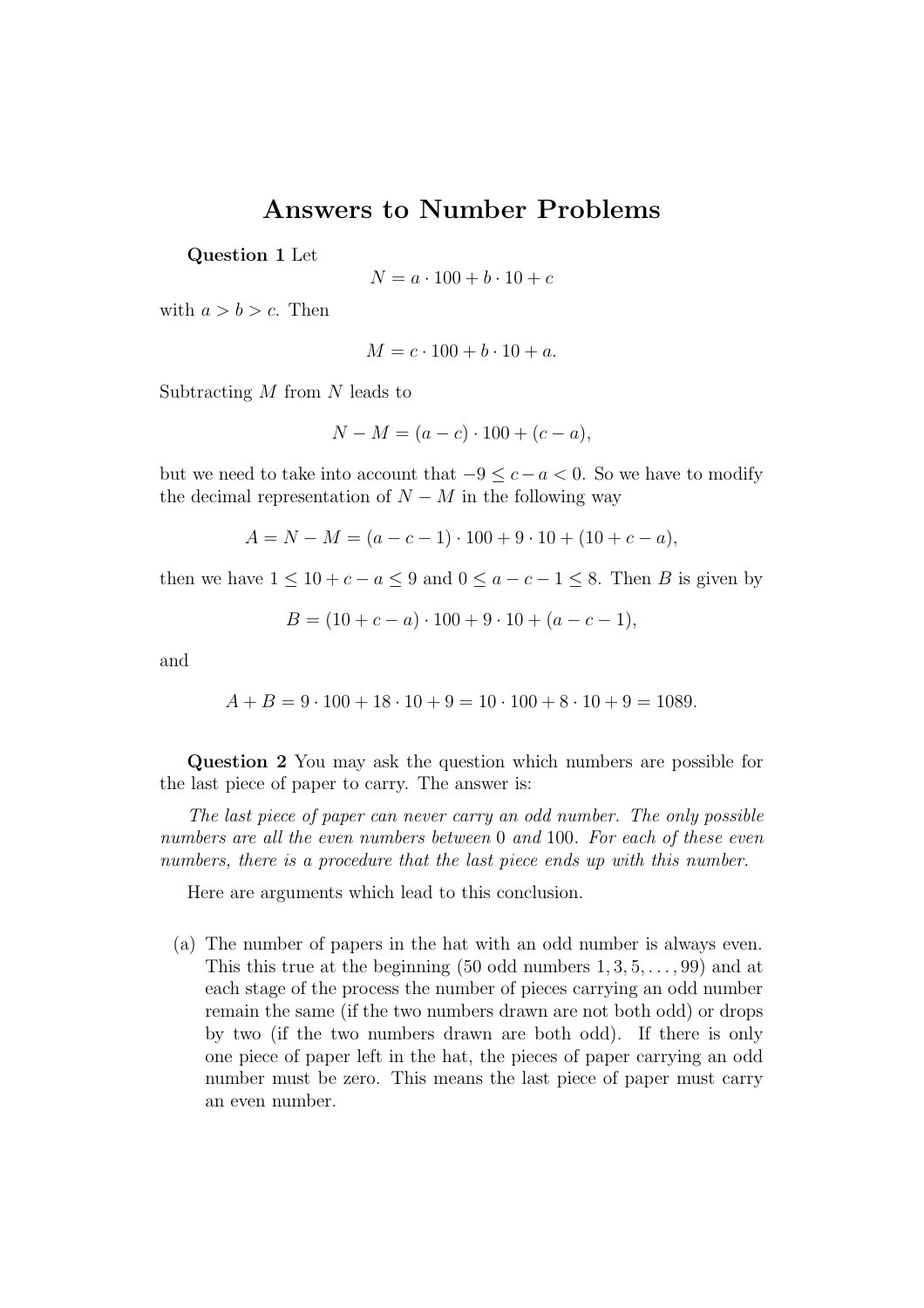- (b) It is obvious from the procedure that the papers in the hat can only carry numbers between 0 and 100.
- (c) Here is a procedure that the last piece of paper carries the number 0: In the first 50 draws you take out the pairs  $(50, 100), (49, 99), \ldots, (1, 51)$ . After this procedure, there are 50 pieces of paper, all carrying the number 50. In the next 25 draws you always take out pairs  $(50, 50)$ , so that you end up with 25 pieces of paper, all carrying the number 0. This leads necessarily to the situation that the last piece of paper carries the number 0.
- (d) Assume that we have a situation where the number 1 is in the hat and also four distinct numbers  $a, a+1, b, b+1$ , each with multiplicity one. We describe a procedure after which these four numbers  $a, a+1, b, b+1$ disappear and all the other numbers in the hat remain the same with unchanged multiplicities: Draw  $(1, a + 1)$  and return a into the hat. Draw  $(a, a)$  and return 0 into the hat. Draw  $(b, b + 1)$  and return 1 into the hat. Draw  $(0, 1)$  and return 1 into the hat. Now the numbers  $a, a+1, b, b+1$  are no longer in the hat.
- (e) Now, choose an arbitrary number 2k with  $k \in \{1, 2, \ldots, 50\}$ . At the beginning, there is obviously an even number of papers with numbers above  $2k$  and also an even number of papers with number between 2 and  $2k-1$ , inclusively. By carrying out repeatedly procedure (d) with distinct numbers  $a, a+1, b, b+1$  different from 1 and  $2k$ , we can manage to end up with the four numbers  $1, 2, 3, 2k$  in case  $2k \geq 4$  or  $1, 2, 3, 4$ in case  $2k = 2$ . In the case  $2k \geq 4$ , you draw  $(1, 3)$ ,  $(2, 2)$ ,  $(0, 2k)$  and end up with 2k. In the ase  $2k = 2$ , you draw  $(1, 4)$ ,  $(3, 3)$ ,  $(0, 2)$  and end up with 2.

## Question 3

- (a) The prime number 5 has multiplicity 24 in 100! (the only numbers between 1 and 100, and divisible by 5 are  $5, 10, 15, 20, \ldots, 100$ , that is 20 numbers; of these, only  $25, 50, 75, 100$  are divisible by  $5^2$ , and none of these is divisible by  $5^3$ ). Similarly, one derives that the multiplicity of 2 in 100! is much higher, namely  $97 = 50 + 25 + 12 + 6 + 3 + 1$ . The largest power k such that 100! is divisible by  $k$ , is therefore 24. This is the number of zero digits at the end.
- (b) There are manifold approaches to find good exponents. We start with a lower estimate on 9!:

 $2 \cdot 3 \cdot 4 \cdot 5 \cdot 6 \cdot 7 \cdot 8 \cdot 9 = 720 \cdot 7 \cdot 8 \cdot 9 \ge 5000 \cdot 8 \cdot 9 = 40000 \cdot 9 = 3.6 \cdot 10^5$ .